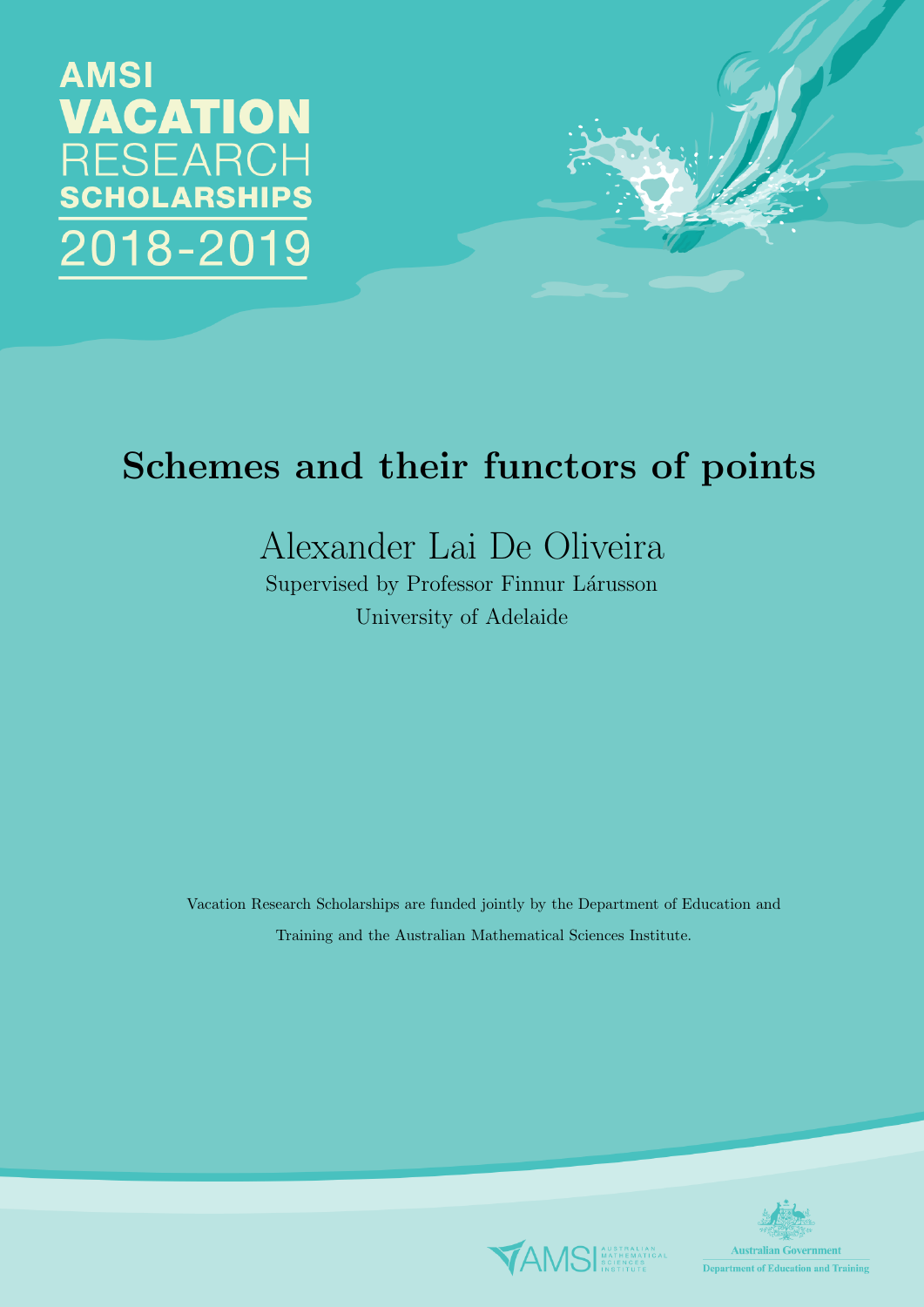

#### Abstract

Schemes are fundamental objects in algebraic geometry combining parts of algebra, topology and category theory. It is often useful to view schemes as contravariant functors from the category of schemes to the category of sets via the Yoneda embedding. A natural problem is then determining which functors arise from schemes. Our work addresses this problem, culminating in a representation theorem providing necessary and sufficient conditions for when a functor is representable by a scheme.

#### 1 Introduction

Schemes are fundamental objects in modern algebraic geometry. A basic result in classical algebraic geometry is the bijection between an affine variety, solution sets of polynomials over an algebraically closed field, and its coordinate ring, a finitely generated, nilpotent-free ring over an algebraically closed field. Grothendieck sought to generalise this relationship by introducing affine schemes. If we relax our assumptions to include any commutative ring with identity, an affine scheme is the corresponding geometric object. Just as algebraic varieties are obtained by gluing affine varieties, a scheme is obtained by gluing affine schemes.

Relaxing the restrictions to include all commutative rings with identity was at first a radical generalisation. For example, unintuitive notions such as nonclosed points, or nonzero 'functions' which vanish everywhere, arise as a consequence. However, Grothendieck's generalisation is quite powerful and unifying. In particular, the ability to work over rings rather than algebraically closed fields links algebraic geometry with number theory.

Despite the importance of schemes, it is sometimes difficult to work with schemes directly. Many set-theoretic constructions such as products or intersections are not easily defined on schemes. However, a scheme can be reduced to a set by considering the functor of points of a scheme, which is the system of sets of scheme morphisms into the scheme from every other scheme. In this manner we obtain an embedding of schemes into the larger category of contravariant functors from the category of schemes to the category of sets. Many constructions are easier in this setting. The problem then reduces to determining which functors arise from schemes. The main result of this paper is a representation theorem characterising these functors, which we state below.

**Theorem 1.** A functor  $F : \mathbf{Ring} \to \mathbf{Set}$  is representable by a scheme if and only if

- (1) F is a sheaf in the Zariski topology, and
- $(2)$  F has an open cover by affine schemes.

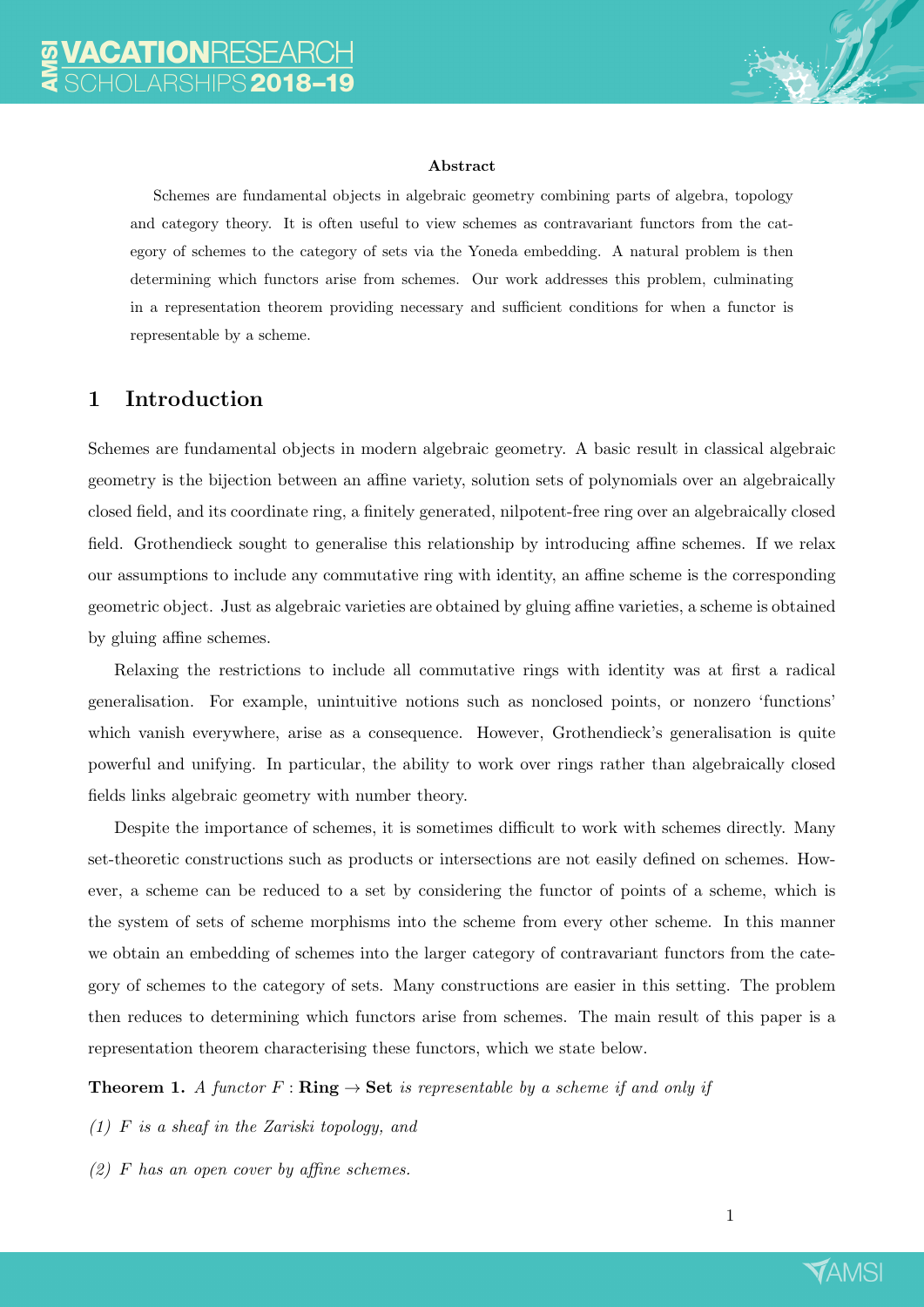

We cover preliminary results. As a matter of notation, by 'ring', we shall always refer to a commutative ring with identity. Morphisms of rings must map identity to identity.

The Yoneda lemma is a basic yet indispensable result in category theory. It essentially asserts that there is no information lost between passing from an object X in some category  $\mathscr C$  to its functor of points Mor( $-, X$ ) :  $\mathscr{C}^o \to \mathbf{Set}$ , where Mor $(Y, X)$  is the collection of morphisms  $Y \to X$ . The statement given below is from Eisenbud and Harris [1]. Our proof of the lemma is based from Eisenbud and Harris [1], but given in more detail.

**Lemma 2** (Yoneda lemma). Let  $\mathscr C$  be a category and let  $X, X'$  be objects of  $\mathscr C$ .

- (a) If F is any contravariant functor from  $\mathscr C$  to the category of sets, the natural transformations from Mor( $-, X$ ) to F are in natural correspondence with the elements of  $F(X)$ .
- (b) If the functors  $Mor(-, X)$  and  $Mor(-, X')$  from  $\mathscr C$  to the category of sets are isomorphic, then X is isomorphic to X'. More generally, the natural transformations from  $Mor(-, X)$  to  $Mor(-, X')$ are the same as maps from X to X'; that is, the functor  $Mor : \mathscr{C} \to \text{Fun}(\mathscr{C}^o, \mathbf{Set})$  sending X to Mor( $-, X$ ) is an equivalence of  $\mathscr C$  with a full subcategory of the category of functors.

*Proof.* For part (a), let  $f: Y \to X$  be an arbitrary morphism and consider the commutative diagram

$$
\begin{array}{ccc}\n\operatorname{Mor}(X,X) & \xrightarrow{\alpha_X} & F(X) & \mathbf{1}_X & \longrightarrow & \alpha_X \mathbf{1}_X \\
\downarrow_{\mathcal{F}(f)} & \downarrow_{\mathcal{F}(f)} & \downarrow_{\mathcal{F}(f)} & \downarrow_{\mathcal{F}(f)} \\
\operatorname{Mor}(Y,X) & \xrightarrow{\alpha_Y} & F(Y) & f \longmapsto \alpha_Y(f) = F(f)(\alpha_X \mathbf{1}_X).\n\end{array}
$$

Given  $\alpha$  : Mor(-, X)  $\rightarrow$  F, the association  $\alpha \mapsto \alpha_X \mathbf{1}_X$  admits an inverse association  $p \mapsto \beta$ : Mor(-, X)  $\rightarrow$  F defined by  $\beta_Y(f) = F(f)(p)$  for arbitrary  $f: Y \rightarrow X$  and any given  $p \in F(X)$ . Explicitly, we have  $\alpha_X \mathbf{1}_X \to \beta$  : Mor $(-, X) \to F$  such that  $\beta_Y : \text{Mor}(Y, X) \to F(Y)$  is defined  $f \mapsto F(f)(\alpha_X \mathbf{1}_X) = \alpha_Y(f)$ . So  $\beta_Y(f) = \alpha_Y(f)$  implying that  $\beta = \alpha$ . Conversely suppose  $p \in F(X)$ is given. Apply the association  $p \mapsto \beta : \text{Mor}(-, X) \to F$  sending p to the natural transformation with components  $\beta_Y : \text{Mor}(Y, X) \to F(Y)$  defined by  $f \mapsto F(f)(p)$  for  $f : Y \to X$ . When we then associate  $\beta \mapsto \beta_X \mathbf{1}_X$ , we induce by definition  $\beta_X \mathbf{1}_X = F(\mathbf{1}_X)(p) = p$ . Hence the two associations are mutual inverses.

For part (b), applying part (a) to  $F = \text{Mor}(-, Y)$  shows that natural transformations  $\text{Mor}(-, X) \rightarrow$  $\text{Mor}(-, Y)$  are in natural one-to-one correspondence with elements of  $\text{Mor}(X, Y)$ , which are morphisms  $f: X \to Y$ .  $\Box$ 

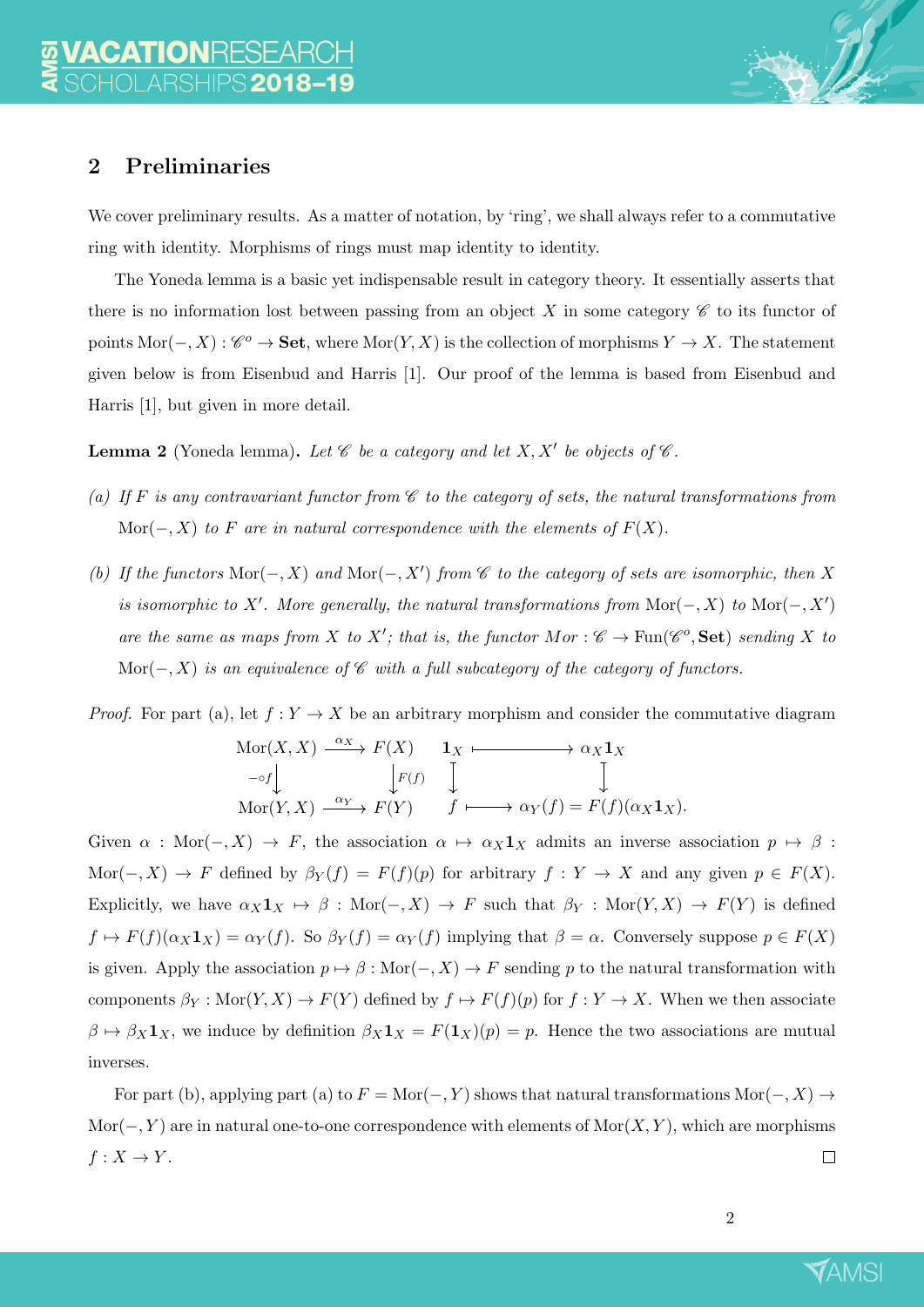**Remark 3.** When we restrict the functor  $Mor(-, X)$  to the category of affine schemes, we write  $h_X = \text{Mor}(-, X)|\text{Aff}.\text{Sch}.$  For an affine scheme Spec R, we occasionally abbreviate  $h_R = h_{\text{Spec }R}$ . If Spec S is another affine scheme, we similarly may write  $h_R(S) = h_{Spec R}(Spec S)$ .

**Lemma 4** (Extended Yoneda lemma). Scheme morphisms  $f : X \rightarrow Y$  are in one-to-one correspondence with natural transformations  $\varphi : h_X \to h_Y$ ; i.e., natural transformations of the functors  $Mor(-, X)|Aff.Sch$  and  $Mor(-, Y)|Aff.Sch$ .

Proof. The claim follows from the construction used in the proof of Proposition VI-2 of Eisenbud and Harris [1].  $\Box$ 

The Yoneda lemma and its extension will typically be used to interchange natural transformations between morphism sets  $h_X \to h_Y$  with morphisms  $X \to Y$ . Another use is interchanging natural transformations  $h_S \to F$  between functors from **Ring** to **Set** with elements of  $F(S)$ .

For the purposes of our representation theorem, we wish to extend geometric notions from the geometry of schemes to functors. In particular, we define the notions of open subfunctor, open covering and sheaf in the context of functors following the definitions of Eisenbud and Harris [1].

**Definition 1.** A subfunctor  $\alpha$  :  $G \to F$  in Fun(**Ring, Set**) is an *open subfunctor* if, for each map  $\psi: h_{\text{Spec } R} \to F$  from the functor represented by an affine scheme Spec R (that is, each  $\psi \in F(R)$  by the Yoneda lemma), the fibered product



of functors yields a map  $G_{\psi} \to h_{\text{Spec } R}$  isomorphic to the injection from the functor represented by some open subscheme of Spec R.

**Definition 2.** Let  $F :$  **Scheme**  $\rightarrow$  **Set** be a functor. A collection of subfunctors  $\{G_i \rightarrow F\}_{i \in I}$  of open subfunctors of F form an open covering if, for each map  $h_X \to F$  from a representable functor  $h_X$  to F, the open subschemes  $U_i \subset X$  induced by the fiber product  $h_X \times_F G_i \cong h_{U_i}$  cover X.

Note that if  $\{\alpha_i : G_i \to F\}$  is an open covering of F, it is not necessarily the case that  $F(T) =$  $\bigcup \alpha_i(T)(G_i(T))$  for all schemes T. The following lemma, which appears as Exercise VI-11 in Eisenbud and Harris [1], clarifies this relation. It provides an alternative characterisation of an open covering of a functor  $F:$  Scheme  $\to$  Set by subfunctors  $\alpha_i: G_i \to F$  which relates the sets  $F(\text{Spec } K)$  and  $\alpha_i(\operatorname{Spec} K)(G_i(\operatorname{Spec} K))$ , where K is a field.

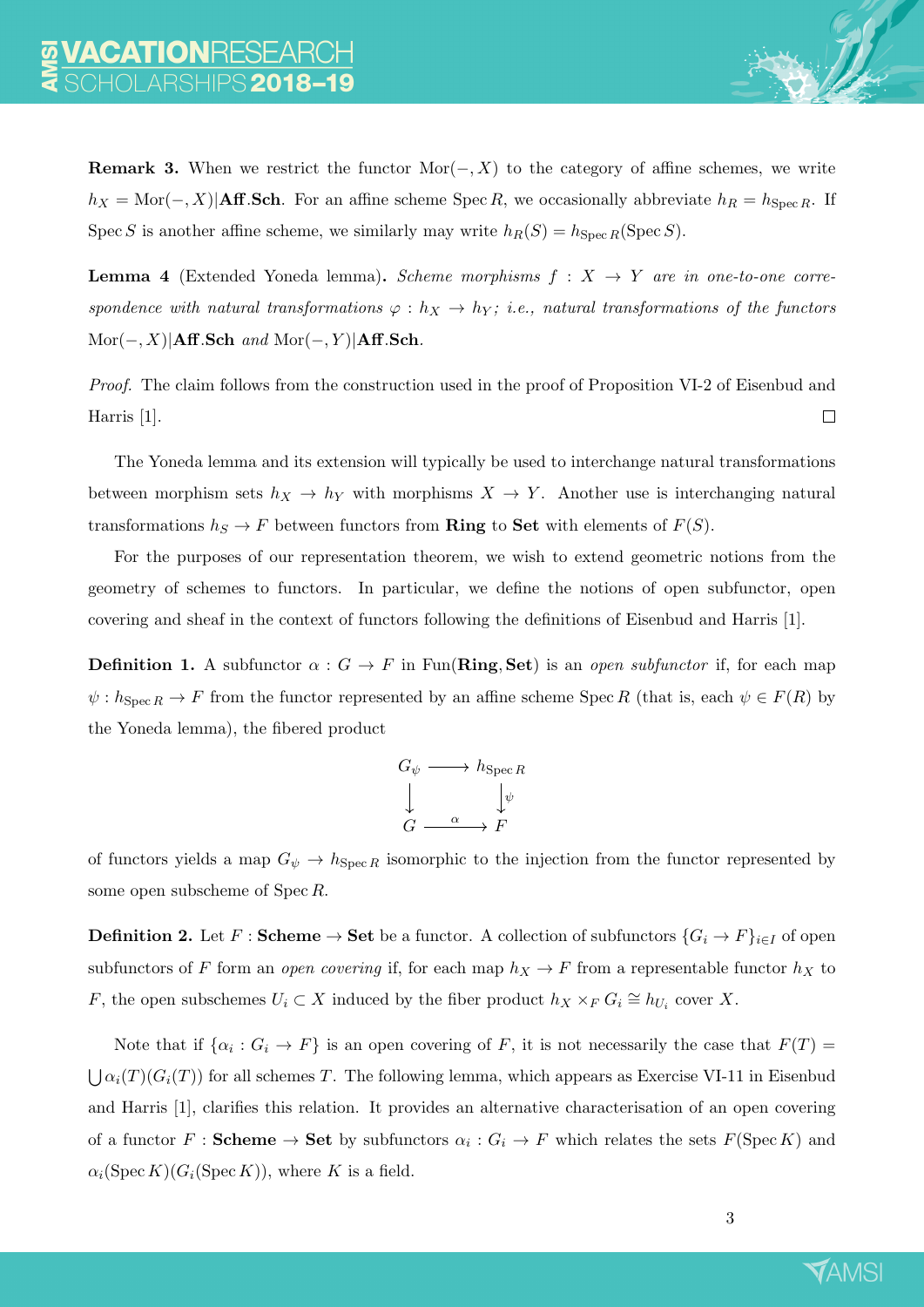**Lemma 5.** Let  $\{\alpha_i : G_i \to F\}$  be a collection of open subfunctors of a functor  $F :$  Scheme  $\to$  Set. This collection of open subfunctors is an open cover of  $F$  if and only if

$$
F(\operatorname{Spec} K) = \bigcup \alpha_i(\operatorname{Spec} K)(G_i(\operatorname{Spec} K))
$$

for all fields K.

*Proof.* ( $\implies$ ) The inclusion  $F(\text{Spec } K) \supset \bigcup \alpha_i(\text{Spec } K)(G_i(\text{Spec } K))$  always holds, so we need only show  $F(\text{Spec } K) \subset \bigcup \alpha_i(\text{Spec } K)(G_i(\text{Spec } K))$ . Suppose that  $\alpha_i: G_i \to F$  is an open covering and let  $\beta \in F(\operatorname{Spec} K)$ . By the Yoneda lemma, we may view  $\beta$  as a natural transformation  $\beta : h_{\operatorname{Spec} K} \to F$ . Since Spec K consists of a single element, there is at least one  $G_i$  such that we have the commutative square

$$
h_{\text{Spec } K} \times_F G_i \cong h_{\text{Spec } K} \xrightarrow{\text{id}} h_{\text{Spec } K}
$$

$$
\downarrow \beta_i
$$

$$
G_i \xrightarrow{\alpha_i} F.
$$

Again by the Yoneda lemma, we may view  $\beta_i$  as an element in  $G_i(\text{Spec } K)$ . But  $\alpha_i(\text{Spec } K)(\beta_i) = \beta$ , so  $\beta \in \alpha_i(\operatorname{Spec} K)(G_i(\operatorname{Spec} K))$ . Hence  $F(\operatorname{Spec} K) \subset \bigcup \alpha_i(\operatorname{Spec} K)(G_i(\operatorname{Spec} K))$ .

 $($   $\Leftarrow$  ) Suppose that  $F(\text{Spec } K) = \bigcup \alpha_i(\text{Spec } K)(G_i(\text{Spec } K))$  for all fields K. Let X be an arbitrary scheme. For each  $G_i$ , we get a pullback square

$$
h_X \times_F G_i \cong h_{U_i} \longleftrightarrow h_X
$$

$$
\downarrow^{\beta_i} \downarrow^{\beta}
$$

$$
G_i \xrightarrow{\alpha_i} F.
$$

We need to show that the open subschemes  $U_i \subset X$  cover X. It is sufficient to show that  $X \subset \bigcup U_i$ . Let  $x \in X$ . There exists some local affine scheme Spec  $R \subset X$  containing x, and in this affine scheme x corresponds to a prime ideal p of R. We obtain the residue field  $K = \kappa(x)$  as the quotient field of the integral domain  $R/\mathfrak{p}$ . The composition of maps  $R \to \mathcal{O}_{X,x} \to \mathcal{O}_{X,x}/\mathfrak{m}_{X,x} = R_{\mathfrak{p}}/\mathfrak{p}R_{\mathfrak{p}} = K$  induces a morphism  $\text{Spec } K \to \text{Spec } R$ , which extends to  $h_X(\text{Spec } K) \ni \varphi : \text{Spec } K \to X$  by inclusion. But since  $F(\text{Spec } K) = \bigcup \alpha_i(\text{Spec } K)(G_i(\text{Spec } K))$ , there exists  $g_i \in G_i(\text{Spec } K)$  in at least one of the sets  $G_i(\text{Spec } K)$  such that  $\alpha_i(\text{Spec } K)(g_i) = \beta(\text{Spec } K)(\varphi)$ . This is the precise requirement for  $(\varphi, g_i)$  to be in the fibered product  $(h_X \times_F G_i)(\text{Spec } K)$ . Since this fibered product is isomorphic to  $h_{U_i}(\text{Spec } K)$ , the pair  $(\varphi, g_i)$  corresponds to some  $\varphi_i$ : Spec  $K \to U_i$  such that  $\varphi_i$  extends to  $\varphi$  by inclusion of  $U_i$ into X. Hence  $\varphi$  factors through  $U_i$ , which implies  $U_i$  contains x. Therefore  $X \subset \bigcup U_i$ .  $\Box$ 

Remark 6. Since the category of affine schemes is coequivalent to the category of rings, Lemma 5 implies that the same result holds viewing  $F$  and  $G_i$  as functors from **Ring** to **Set**.

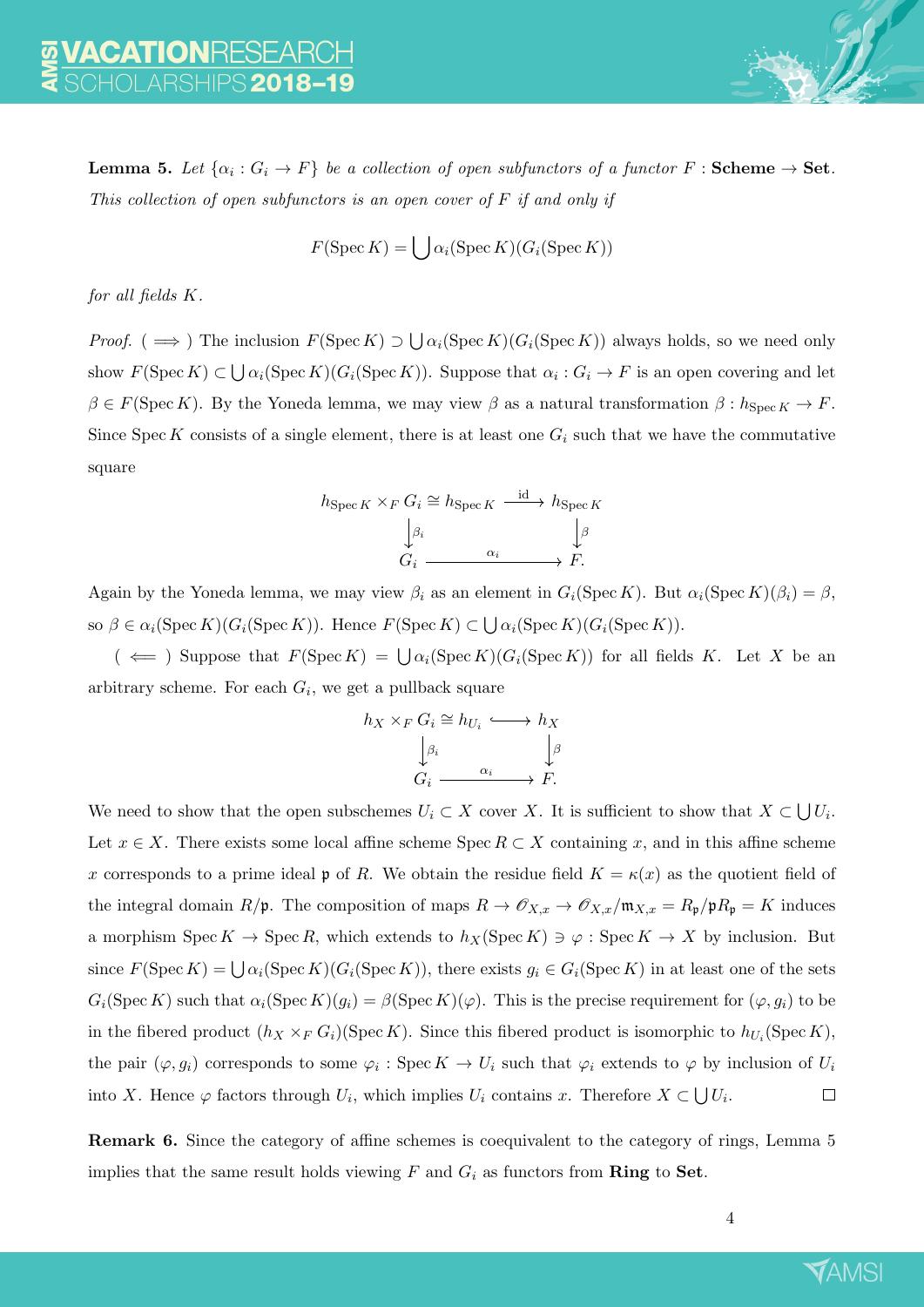**Definition 3.** A functor  $F : \mathbf{Ring} \to \mathbf{Set}$  is a sheaf in the Zariski topology if for each ring R and each open covering of  $X = \text{Spec } R$  by distinguished open affines  $\text{Spec } R_{f_i}$ , and every collection of elements  $\alpha_i \in F(R_{f_i})$  such that  $\alpha_i$  and  $\alpha_j$  map to the same element in  $F(R_{f_i f_j})$ , there is a unique element  $\alpha \in F(R)$  mapping to each of the  $\alpha_i$ .

The gluability of compatible scheme morphisms is a rudimentary result. A statement of the result without proof is given in Theorem 3.3 of Hartshorne [2]. We reformulate Hartshorne's statement of the result and provide the proof. This result will often be invoked in the proof of Theorem 1.

**Lemma 7.** Let X and Y be schemes. If X is covered by open subschemes  $U_i$  and we have scheme morphisms  $f_i: U_i \to Y$  such that  $f_i|U_i \cap U_j = f_j|U_i \cap U_j$ , then there exists a unique scheme morphism  $f: X \to Y$  such that  $f|U_i = f_i$ .

*Proof.* We can glue together each  $f_i$  to get a map of underlying topological spaces  $f : |X| \to |Y|$  since continuity is a local property. We need to check that f induces a sheaf morphism  $f^{\#}: \mathscr{O}_Y \to f_*\mathscr{O}_X$ . Let  $V \subset Y$  be an open set and let  $s \in \mathscr{O}_Y(V)$ . From the sheaf morphisms  $f_i^{\#}$  $\mathbf{r}_i^{\#}$ , we have a collection of sections  $f_i^{\#}$  $\mathcal{E}_i^{\#}(V)(s) \in \mathscr{O}_{U_i}(f_i^{-1}V) = \mathscr{O}_X(f^{-1}V \cap U_i)$ . Observe that the open sets  $f^{-1}V \cap U_i$  form an open cover of  $f^{-1}V$ . Furthermore, restricting  $f_i^{\#}$  $f_i^{\#}(V)(s)$  to  $(f^{-1}V \cap U_i) \cap (f^{-1}V \cap U_j) = f^{-1}V \cap U_i \cap U_j$ is the same as restricting the sheaf morphism  $f_i^{\#}$  $t_i^\#$  to  $U_i \cap U_j$ . So  $f_i^\#$  $f_i^{\#}(V)(s)$  and  $f_j^{\#}$  $j^{\#}(V)(s)$  agree on overlap because  $f_i | U_i \cap U_j = f_j | U_i \cap U_j$ . Hence the sections  $f_i^{\#}$  $f_i^\#(V)(s) \in \mathscr{O}_X(f^{-1}V \cap U_i)$  glue to a section of  $\mathscr{O}_X$  over  $f^{-1}V$ . Define this to be  $f^{\#}(V)(s)$ . Since each  $f_i$  is a scheme morphism, the induced map of local rings  $\mathscr{O}_{Y,y} \to \mathscr{O}_{U_i,x}$  is a local homomorphism for every  $x \in U_i$ . All of the  $f_i$  agree on overlap, and so the induced map  $\mathscr{O}_{Y,y} \to \mathscr{O}_{X,x}$  is local for every  $x \in X$ . Hence  $f : X \to Y$  is a scheme morphism which, by construction, is such that  $f|U_i = f_i$ .  $\Box$ 

#### 3 Representation theorem

We are now in a position to prove the main result of this paper, Theorem 1. This appears as Theorem VI-14 in Eisenbud and Harris [1], stated without proof. Here condition (2) is instead given as the alternative characterisation in Lemma 5.

**Theorem 1.** A functor  $F : \mathbf{Ring} \to \mathbf{Set}$  is of the form  $h_Y$  for some scheme Y if and only if

- (1) F is a sheaf in the Zariski topology, and
- (2) there exists a family of rings  $\{R_i\}_{i\in I}$  such that the open subfunctors  $\alpha_i: h_{R_i} \to F$  form an open covering of F.

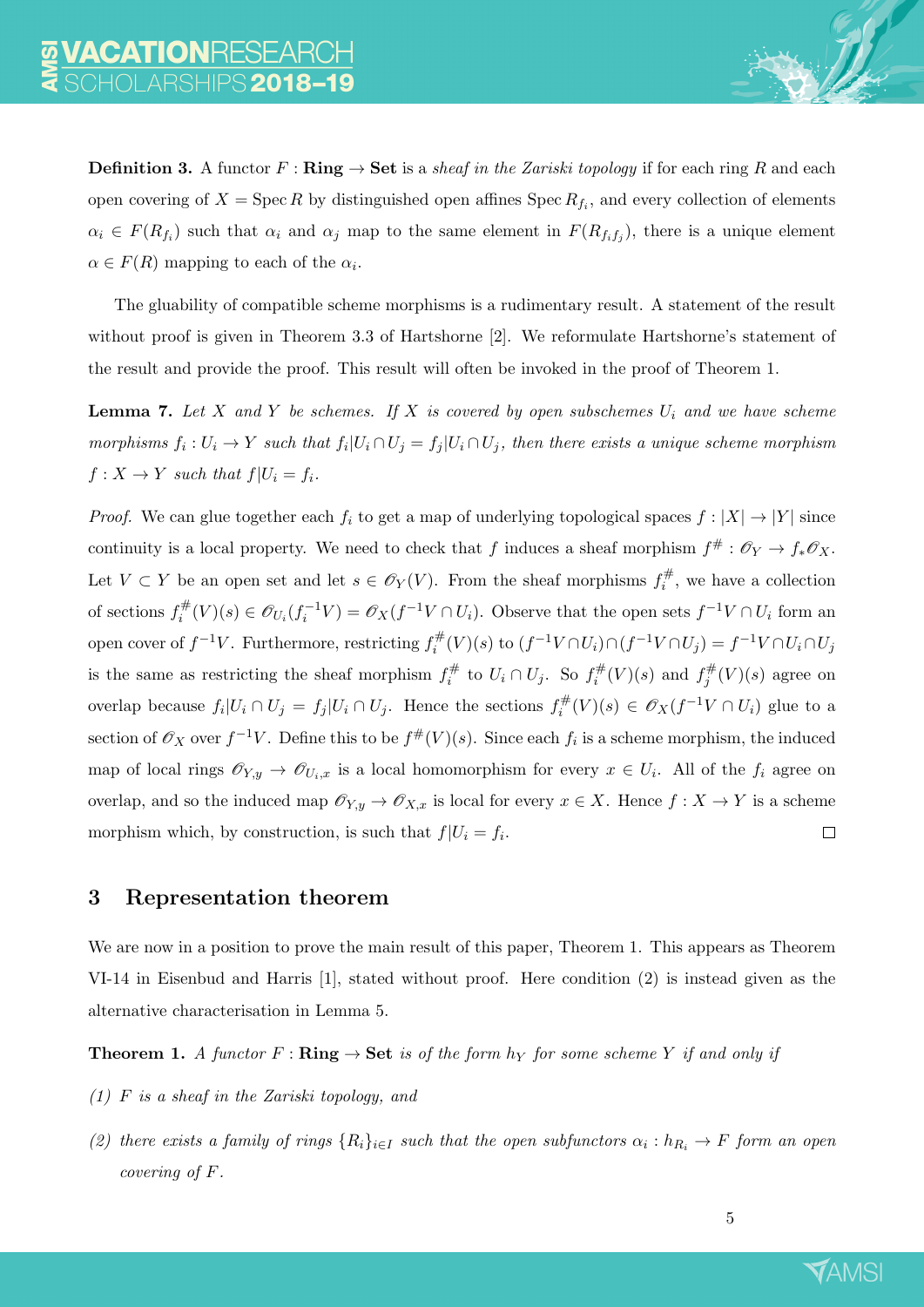In the introduction, we presented condition (2) as having an open cover by affine schemes. We state this more precisely as  $F$  having an open cover by subfunctors representable by affine schemes Spec  $R_i$ . The set I which indexes the family of rings  $\{R_i\}$  can be infinite.

Let us first give an outline of the proof. The 'only if' direction of this proof is relatively straightforward and requires no preamble. The converse is a considerably longer proof, which we summarise as follows. By condition (2), we are given a family of rings  $\{R_i\}_{i\in I}$ . We show that the corresponding affine schemes Spec  $R_i$  are all compatible, and glue to a scheme Y. We then construct an isomorphism  $\alpha: h_Y \to F$  which is induced locally by the subfunctors  $\alpha_i: h_{R_i} \to F$ . This construction is done in three parts: (i) for any ring S, we first define  $\alpha(S) : h_Y(S) \to F(S)$  and its candidate inverse as set-theoretic maps; (ii) we then show that these two maps are in fact mutual inverse; and (iii), we conclude the proof by establishing that the family of components  $\{\alpha(S): h_Y(S) \to F(S)\}_{S \in \mathbf{Ring}}$ defines a natural transformation  $\alpha : h_Y \to F$ .

*Proof of Theorem 1.* For the 'only if' direction, suppose that  $F \cong h_Y$ . The fact that  $h_Y$  is a sheaf follows immediately from the gluability of compatible scheme morphisms (Lemma 7). More precisely, suppose that for the affine scheme Spec R, we are given a distinguished open cover  $\{\text{Spec } R_{f_i}\}\$  with elements  $\alpha_i \in h_Y(R_{f_i})$  such that  $\alpha_i$  Spec  $R_{f_i f_j} = \alpha_j$  Spec  $R_{f_i f_j}$ . By definition of  $h_Y(R_{f_i})$ , each  $\alpha_i$  is a morphism  $\text{Spec } R_{f_i} \to Y$ . These morphisms are all compatible and cover  $\text{Spec } R$ , so they glue to a morphism  $h_Y(R) \ni \alpha$  : Spec  $R \to Y$  restricting to each  $\alpha_i$ . For the second condition, take an affine open cover  $\{Spec R_i\}$  of Y. We have a natural collection of open subfunctors via the inclusion  $\iota_i: h_{R_i} \to h_Y$ . Now let K be a field and  $\varphi$ : Spec  $K \to Y$  a scheme morphism. The affine scheme Spec K consists of a single point, so the image of Spec K under  $\varphi$  has an affine neighbourhood Spec  $R_i \subset Y$ . Hence  $\varphi$ factors through Spec  $R_i$  such that there exists  $\varphi_i$ : Spec  $K \to \text{Spec } R_i$  satisfying  $\varphi = \iota_i \circ \varphi_i = \iota_i(K)(\varphi_i)$ . So  $h_Y(K) = \bigcup \iota_i(K)(h_{R_i}(K))$ , and  $h_Y$  satisfies the second condition by Lemma 5.

For the 'if' direction, we need to first construct a suitable scheme Y and then show that  $F \cong h_Y$ . We are given by condition (2) an open cover  $\{\alpha_i : h_{R_i} \to F\}$ . This implies the following commutative diagram,

$$
h_{U_{ij}} \cong h_{R_i} \times_F h_{R_j} \longrightarrow h_{R_i}
$$

$$
\downarrow \qquad \qquad \downarrow \alpha_i
$$

$$
h_{R_j} \longrightarrow F
$$

where  $U_{ij} \subset \text{Spec } R_i$  is an open subscheme. By symmetry we can obtain the open subscheme  $U_{ji}$ representing  $h_{U_{ji}} \cong h_{R_j} \times_F h_{R_i}$ . We obtain an isomorphism between  $h_{U_{ij}}$  and  $h_{U_{ji}}$  via the universal property of fiber products

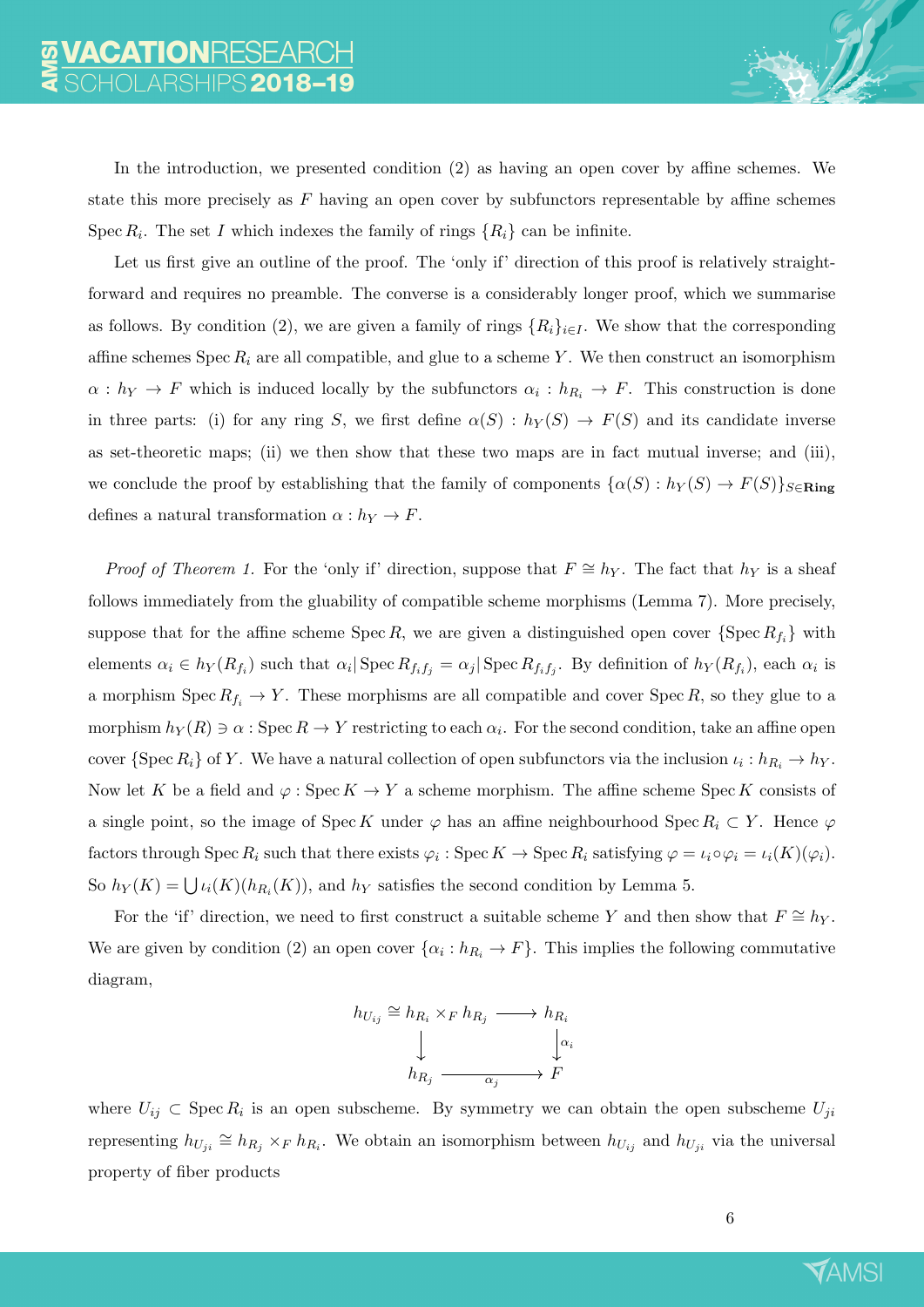



By the Yoneda lemma, there is a canonical identification of the map  $\psi_{ij} : h_{U_{ij}} \to h_{U_{ji}}$  with the map  $U_{ij} \to U_{ji}$ ; we denote both with the same symbol  $\psi_{ij}$ , and freely interchange between  $h_{U_i}$  and  $U_i$  where notation is convenient. Moreover, the universal property implies  $\psi_{ij} \circ \psi_{ji} = id_{U_{ij}}$  and vice versa, so we obtain our first gluing condition  $\psi_{ji} = \psi_{ij}^{-1}$ .

The following diagram



commutes by factoring through  $h_{R_i}$  as shown



and so we have  $\psi_{ij}(U_{ij} \cap U_{ik}) \subset U_{ji} \cap U_{jk}$  for distinct  $i, j, k$ . Reversing the roles of i and j implies that

$$
\psi_{ji}(U_{ji} \cap U_{jk}) \subset U_{ij} \cap U_{ik}.
$$

Recalling that  $\psi_{ij} = \psi_{ji}^{-1}$ , we have

$$
\psi_{ij}^{-1}(U_{ji} \cap U_{jk}) \subset U_{ij} \cap U_{ik}
$$
  

$$
U_{ji} \cap U_{jk} \subset \psi_{ij}(U_{ij} \cap U_{ik}),
$$

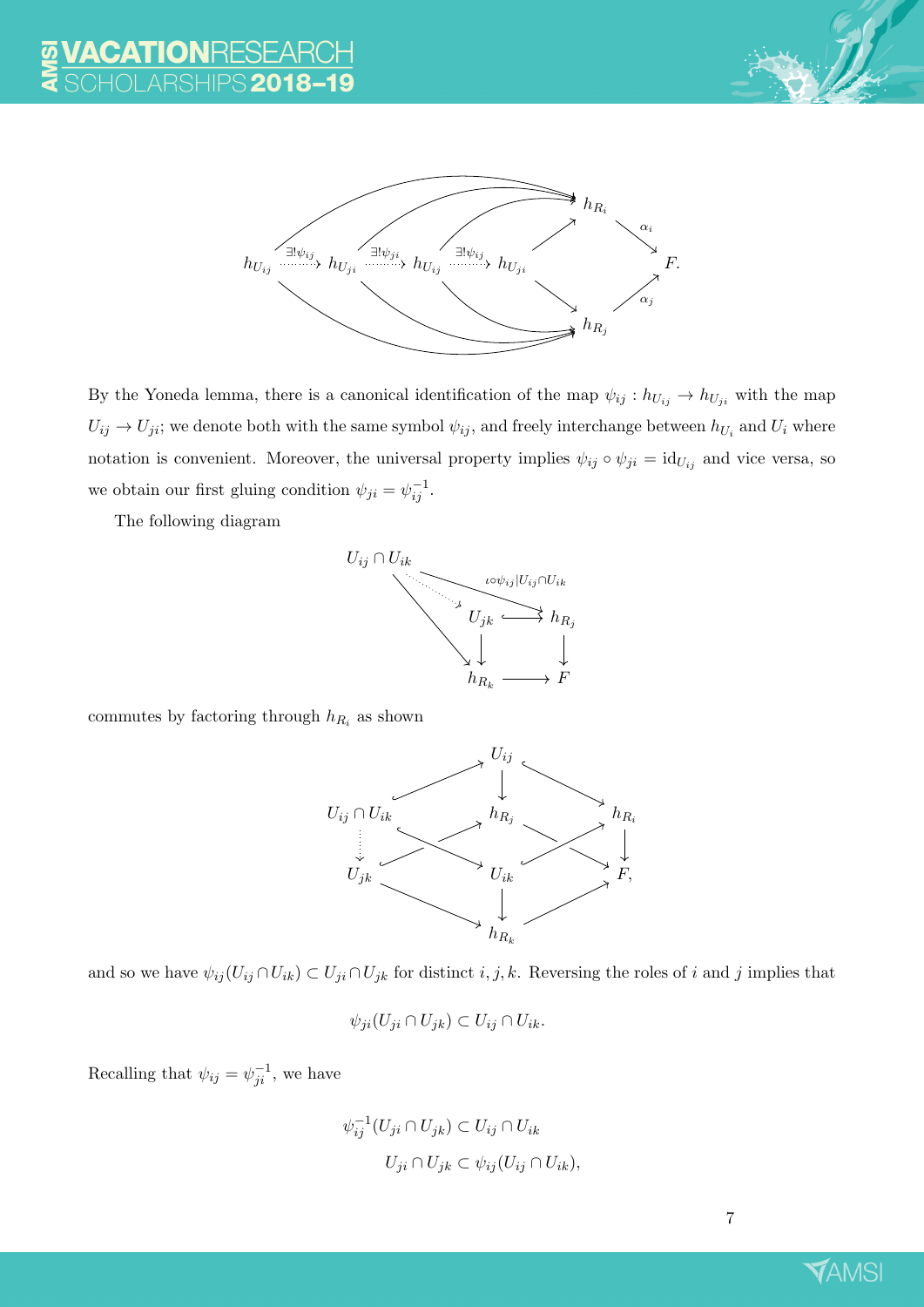

and hence the second condition  $\psi_{ij}(U_{ij} \cap U_{ik}) = U_{ji} \cap U_{jk}$  is satisfied.

The compatibility condition  $\psi_{jk} \circ \psi_{ik} | U_{ij} \cap U_{ik} = \psi_{ik} | U_{ij} \cap U_{ik}$  follows from the commutative diagram



Our construction yields a scheme Y by gluing the affine schemes  $\{\text{Spec } R_i\}$ . Under this construction, if we let  $U_i \cong \text{Spec } R_i$  such that  $Y = \bigcup U_i$ , the isomorphisms  $\psi_{ij}$  correspond to the identity maps on  $U_i \cap U_j$ .

We show that  $F \cong h_Y$ . It suffices to find a natural transformation  $\alpha : h_Y \to F$  such that  $\alpha(S) : h_Y(S) \to F(S)$  is an isomorphism for all rings S. Let S be a commutative ring with identity. Let  $h_Y(S) \ni \varphi : \operatorname{Spec} S \to Y$ . Any map from an affine scheme to an arbitrary scheme  $Y = \bigcup \operatorname{Spec} R_i$ may be defined as a family of compatible maps  $h_{R_i}(S_{f_i}) \ni \varphi_i$  : Spec  $S_{f_i} \to \text{Spec } R_i$ , where the collection of Spec  $S_{f_i}$  form an open cover of S by distinguished sets. Applying the natural transformations  $\alpha_i(S_{f_i}) : h_{R_i}(S_{f_i}) \to F(S_{f_i}),$  we obtain  $\alpha_i(S_{f_i})(\varphi_i) \in F(S_{f_i})$  such that  $\alpha_i(S_{f_i})(\varphi_i)$  and  $\alpha_j(S_{f_j})(\varphi_j)$ map to the same element in  $F(S_{f_i f_j})$ . Hence there exists a unique element  $\beta \in F(S)$  such that  $\beta$  maps to each  $\alpha_i(S_{f_i})(\varphi_i)$ . Define  $\alpha: h_Y \to F$  by  $\alpha(S)(\varphi) = \beta$ .

Conversely, suppose we are given an element  $\beta \in F(S)$ . Regarding  $\beta$  as a natural transformation  $\beta: h_S \to F$  by the Yoneda lemma, for each ring  $R_i$ , we obtain a pullback square

$$
h_S \times_F h_{R_i} \cong h_{W_i} \longleftrightarrow h_S
$$

$$
\downarrow \beta_i
$$

$$
h_{R_i} \xrightarrow{\alpha_i} F
$$

where  $W_i \subset \text{Spec } S$  is an open subscheme. Since the subfunctors  $h_{R_i}$  cover F by condition (2), we have an open cover of Spec S by the collection of open subschemes  $W_i$ . By the extended Yoneda lemma, we can regard  $\beta_i$  as a morphism  $\beta_i: W_i \to \text{Spec } R_i$ .

Since the diagram

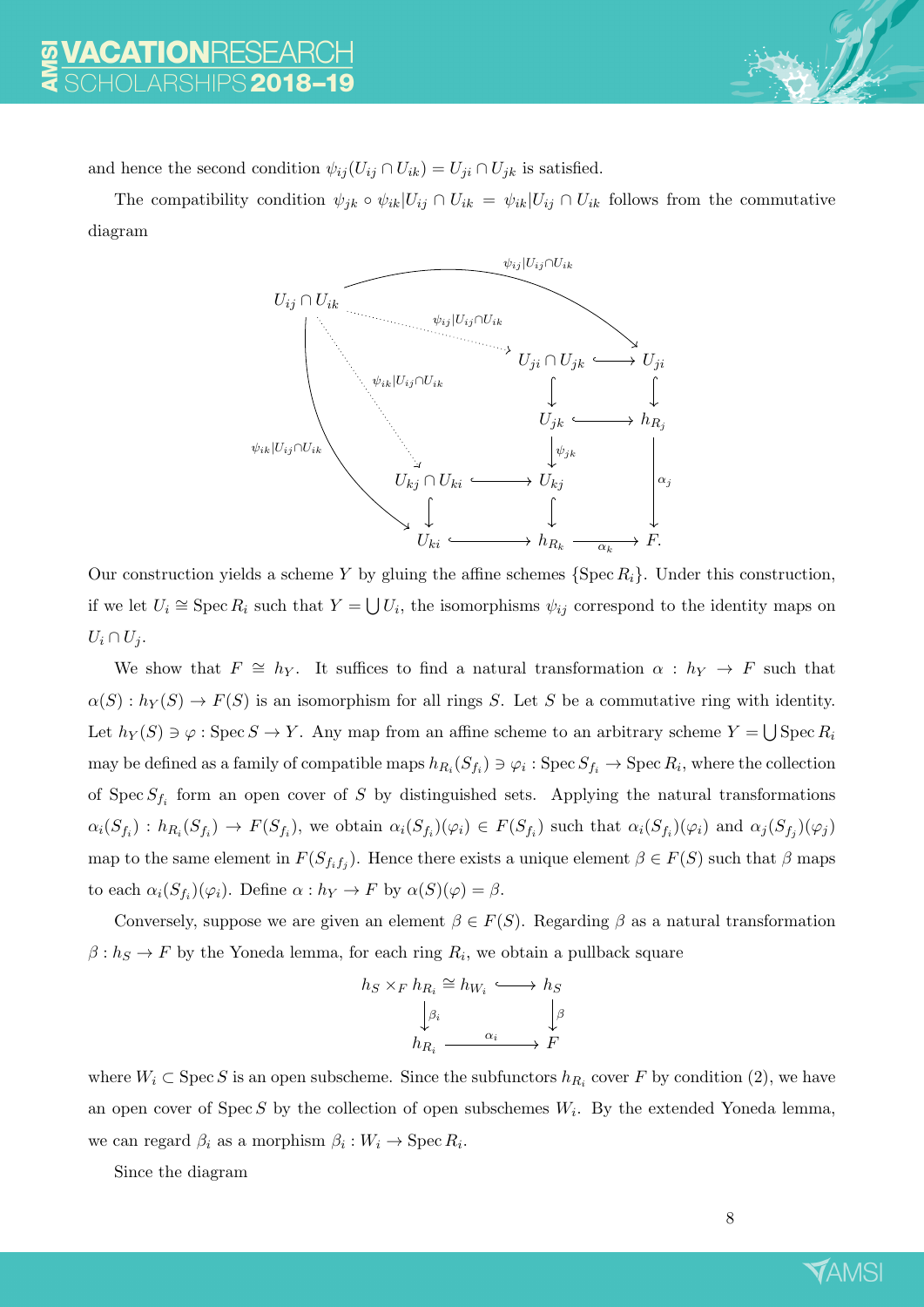



commutes, the intersection  $W_i \cap W_j$  factors through  $U_{ij} \cong U_i \cap U_j$  as shown in the commutative diagram



Note that we get an inclusion from  $h_{U_i \cap U_j}$  to both  $h_{R_i}$  and  $h_{R_j}$  since the isomorphisms  $\psi_{ij}$  and  $\psi_{ji}$  are identified with the identity map on  $U_i \cap U_j$  in the scheme Y. Commutativity implies that  $\beta_i|W_i \cap W_j = \beta_j|W_i \cap W_j$  since we can cover  $W_i \cap W_j$  with distinguished open subsets and compose with inclusions. Hence by Lemma 7 we can glue the maps together to obtain a scheme morphism  $\varphi: \operatorname{Spec} S \to Y$  such that  $\varphi|W_i = \beta_i$ .

We now show that this construction is the inverse of  $\alpha(S) : h_Y(S) \to F(S)$ . We start with a scheme morphism  $\varphi : \operatorname{Spec} S \to Y$ .

- 1. Given a scheme morphism  $h_Y(S) \ni \varphi : \text{Spec } S \to Y$ , break  $\varphi$  into components  $h_{R_i}(S_{f_i}) \ni \varphi_i :$ Spec  $S_{f_i}$   $\to$  Spec  $R_i$ , compatible in the sense that  $\varphi_i|V_i \cap V_j = \varphi_j|V_i \cap V_j$ , where  $V_i = \text{Spec } S_{f_i}$ .
- 2. Apply the natural transformation  $\alpha_i(S_{f_i}) : h_{R_i}(S_{f_i}) \to F(S_{f_i})$  to obtain  $\alpha_i(S_{f_i})(\varphi_i) \in F(S_{f_i})$ .

The compatibility condition implies that  $\varphi_i \circ \psi_{ij} = \varphi_i | V_i \cap V_j$  maps into the intersection  $U_i \cap U_j$ . Since  $V_i \cap V_j = \text{Spec } S_{f_i f_j}$  is a distinguished open set, the commutative diagram

$$
h_{U_i \cap U_j}(S_{f_i f_j}) \longrightarrow h_{R_i}(S_{f_i f_j})
$$

$$
\downarrow \qquad \downarrow \qquad \downarrow \qquad \downarrow \qquad \downarrow \qquad \downarrow \qquad \downarrow \qquad \downarrow \qquad \downarrow \qquad \downarrow \qquad \downarrow \qquad \downarrow \qquad \downarrow \qquad \downarrow \qquad \downarrow \qquad \downarrow \qquad \downarrow \qquad \downarrow \qquad \downarrow \qquad \downarrow \qquad \downarrow \qquad \downarrow \qquad \downarrow \qquad \downarrow \qquad \downarrow \qquad \downarrow \qquad \downarrow \qquad \downarrow \qquad \downarrow \qquad \downarrow \qquad \downarrow \qquad \downarrow \qquad \downarrow \qquad \downarrow \qquad \downarrow \qquad \downarrow \qquad \downarrow \qquad \downarrow \qquad \downarrow \qquad \downarrow \qquad \downarrow \qquad \downarrow \qquad \downarrow \qquad \downarrow \qquad \downarrow \qquad \downarrow \qquad \downarrow \qquad \downarrow \qquad \downarrow \qquad \downarrow \qquad \downarrow \qquad \downarrow \qquad \downarrow \qquad \downarrow \qquad \downarrow \qquad \downarrow \qquad \downarrow \qquad \downarrow \qquad \downarrow \qquad \downarrow \qquad \downarrow \qquad \downarrow \qquad \downarrow \qquad \downarrow \qquad \downarrow \qquad \downarrow \qquad \downarrow \qquad \downarrow \qquad \downarrow \qquad \downarrow \qquad \downarrow \qquad \downarrow \qquad \downarrow \qquad \downarrow \qquad \downarrow \qquad \downarrow \qquad \downarrow \qquad \downarrow \qquad \downarrow \qquad \downarrow \qquad \downarrow \qquad \downarrow \qquad \downarrow \qquad \downarrow \qquad \downarrow \qquad \downarrow \qquad \downarrow \qquad \downarrow \qquad \downarrow \qquad \downarrow \qquad \downarrow \qquad \downarrow \qquad \downarrow \qquad \downarrow \qquad \downarrow \qquad \downarrow \qquad \downarrow \qquad \downarrow \qquad \downarrow \qquad \downarrow \qquad \downarrow \qquad \downarrow \qquad \downarrow \qquad \downarrow \qquad \downarrow \qquad \downarrow \qquad \downarrow \qquad \downarrow \qquad \downarrow \qquad \downarrow \qquad \downarrow \qquad \downarrow \qquad \downarrow \qquad \downarrow \qquad \downarrow \qquad \downarrow \qquad \downarrow \qquad \downarrow \qquad \downarrow \qquad \downarrow \qquad \down
$$

shows that  $\alpha_i(S_{f_if_j})(\varphi_i|V_i \cap V_j) = \alpha_j(S_{f_if_j})(\varphi_i|V_i \cap V_j).$ 

3. Glue the components together, since F is a sheaf by condition (1), to obtain  $\alpha(S)(\varphi) \in F(S)$ such that  $\alpha(S)(\varphi)|V_i = \alpha_i(S_{f_i})(\varphi_i) \in F(S_{f_i}).$ 

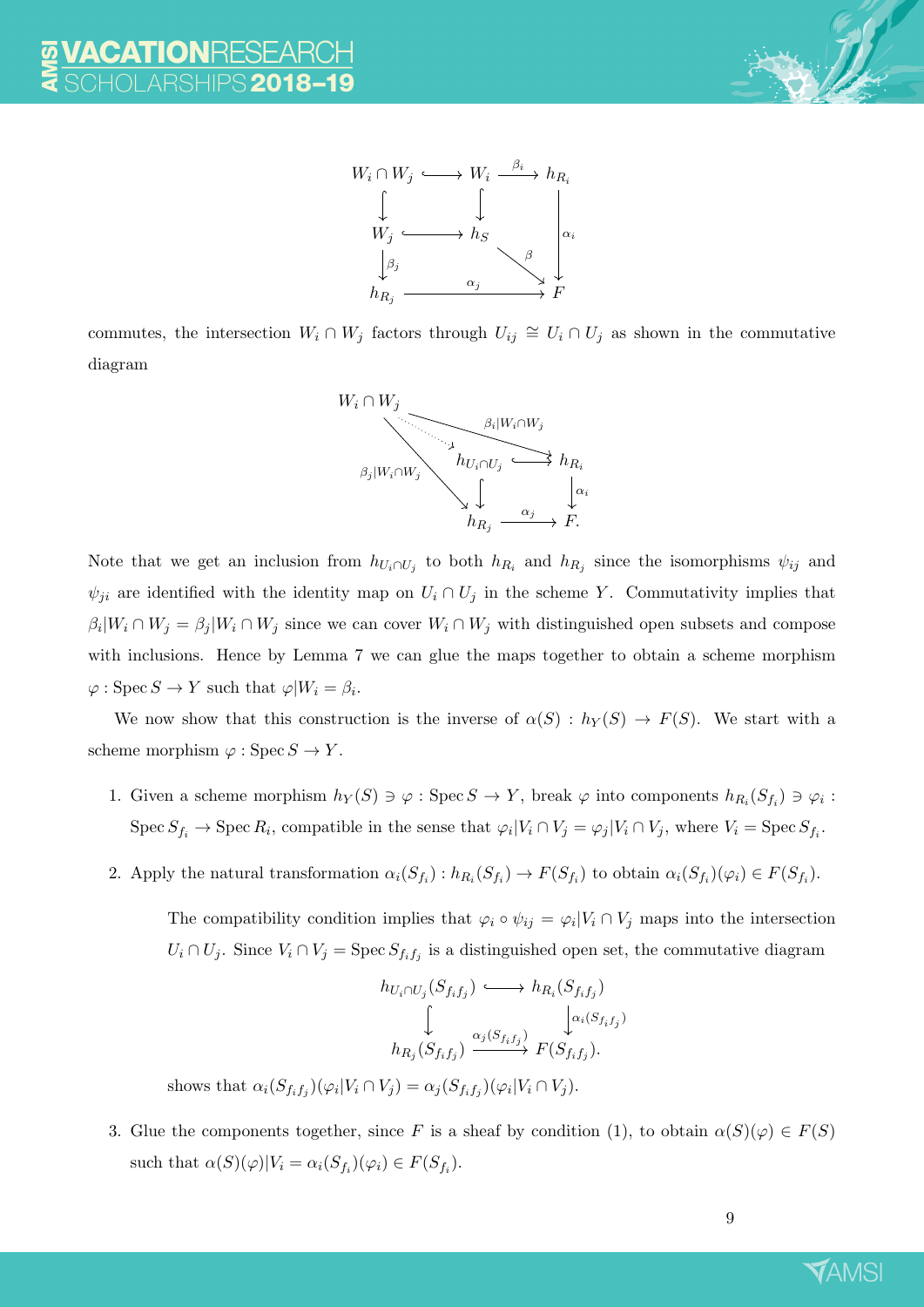4. Apply  $\alpha(S)(\varphi)$  to the pullback square

$$
h_S \times_F h_{R_i} \cong h_{W_i} \longleftrightarrow h_S
$$

$$
\downarrow^{\beta_i} \qquad \qquad \downarrow^{\alpha(S)(\varphi)}
$$

$$
h_{R_i} \xrightarrow{\alpha_i} F.
$$

In this case, we cannot guarantee that  $W_i$  is an affine scheme. However, we can cover  $W_i$  by affine schemes  $W_{ij}$ , and then examine the pullback square on any distinguished affine scheme  $W_{ij\lambda}$  induced by the open set  $D(f_{ij\lambda})$  distinguished in both  $W_{ij}$  and  $V_i$ . If we start with the natural inclusion  $\iota: W_{ij\lambda} \to W_i$ , we find that  $\alpha(S)(\varphi)|W_{ij\lambda} =$  $\alpha_i(S_{f_{ij\lambda}})(\beta_i|W_{ij\lambda})$ . But  $\alpha(S)(\varphi)|V_i = \alpha_i(S_{f_i})(\varphi_i)$ , and this can be further restricted to  $W_{ij\lambda}$ . Hence  $\alpha_i(S_{f_{ij\lambda}})(\varphi_i|W_{ij\lambda}) = \alpha_i(S_{f_{ij\lambda}})(\beta_i|W_{ij\lambda})$ . Since  $\alpha_i$  is a subfunctor, every component is injective. Hence  $\beta_i|W_{ij\lambda} = \varphi_i|W_{ij\lambda}$ .

5. Glue together the components  $\beta_i$  to obtain a scheme morphism  $\beta$  : Spec  $S \to Y$  such that  $\beta|W_i = \beta_i$ . The previous discussion implies that  $\beta = \varphi$  since Spec S can be covered by the distinguished open affines  $W_{ij\lambda}$ .

For the other direction, consider an arbitrary element  $\beta \in F(S)$ .

1. Viewing  $\beta$  as a natural transformation  $\beta : h_S \to F$ , apply  $\beta$  to the pullback square

$$
h_S \times_F h_{R_i} \cong h_{W_i} \longleftrightarrow h_S
$$

$$
\downarrow \beta_i
$$

$$
h_{R_i} \xrightarrow{\alpha_i} F.
$$

- 2. Glue together components  $\beta_i$  to get a scheme morphism  $\varphi : \text{Spec } S \to Y$  satisfying  $\varphi | W_i = \beta_i$ .
- 3. Cover  $\varphi$  by compatible components  $\varphi_{ij\lambda}: W_{ij\lambda} \to \text{Spec } R_i$ , where the collection  $\{W_{ij}\}$  forms an affine cover of  $W_i$ , and  $\{W_{ij}\}\$ is a cover of  $W_{ij}$  by distinguished open affines induced by the open set  $D(f_{ii\lambda})$ .

Since  $\varphi|W_i = \beta_i$ , we have  $(\varphi|W_i)|W_{ij\lambda} = \beta_i|W_{ij\lambda}$ . But  $(\varphi|W_i)|W_{ij\lambda} = \varphi|W_{ij\lambda} = \varphi_{ij\lambda}$  by definition. Hence  $\varphi_{ij\lambda} = \beta_i |W_{ij\lambda}$ .

4. Glue together components  $\alpha_i(S_{f_{ij\lambda}})(\varphi_{ij\lambda})$  to obtain  $\alpha(S)(\varphi)$  with the property that this is the unique map such that  $\alpha(S)(\varphi)|W_{ij\lambda} = \alpha_i(S_{f_{ij\lambda}})(\varphi_{ij\lambda})$  for all  $i \in I, j \in J_i, \lambda \in \Lambda_{ij}$ . But  $\beta|W_{ij\lambda} =$  $\alpha_i(S_{f_{ij\lambda}})(\beta_i|W_{ij\lambda}) = \alpha_i(S_{f_{ij\lambda}})(\varphi_{ij\lambda})$  for all  $i \in I, j \in J_i, \lambda \in \Lambda_{ij}$ . By uniqueness we conclude that  $\beta = \alpha(S)(\varphi)$ . Hence  $\alpha(S) : h_Y(S) \to F(S)$  is an isomorphism for all rings S.